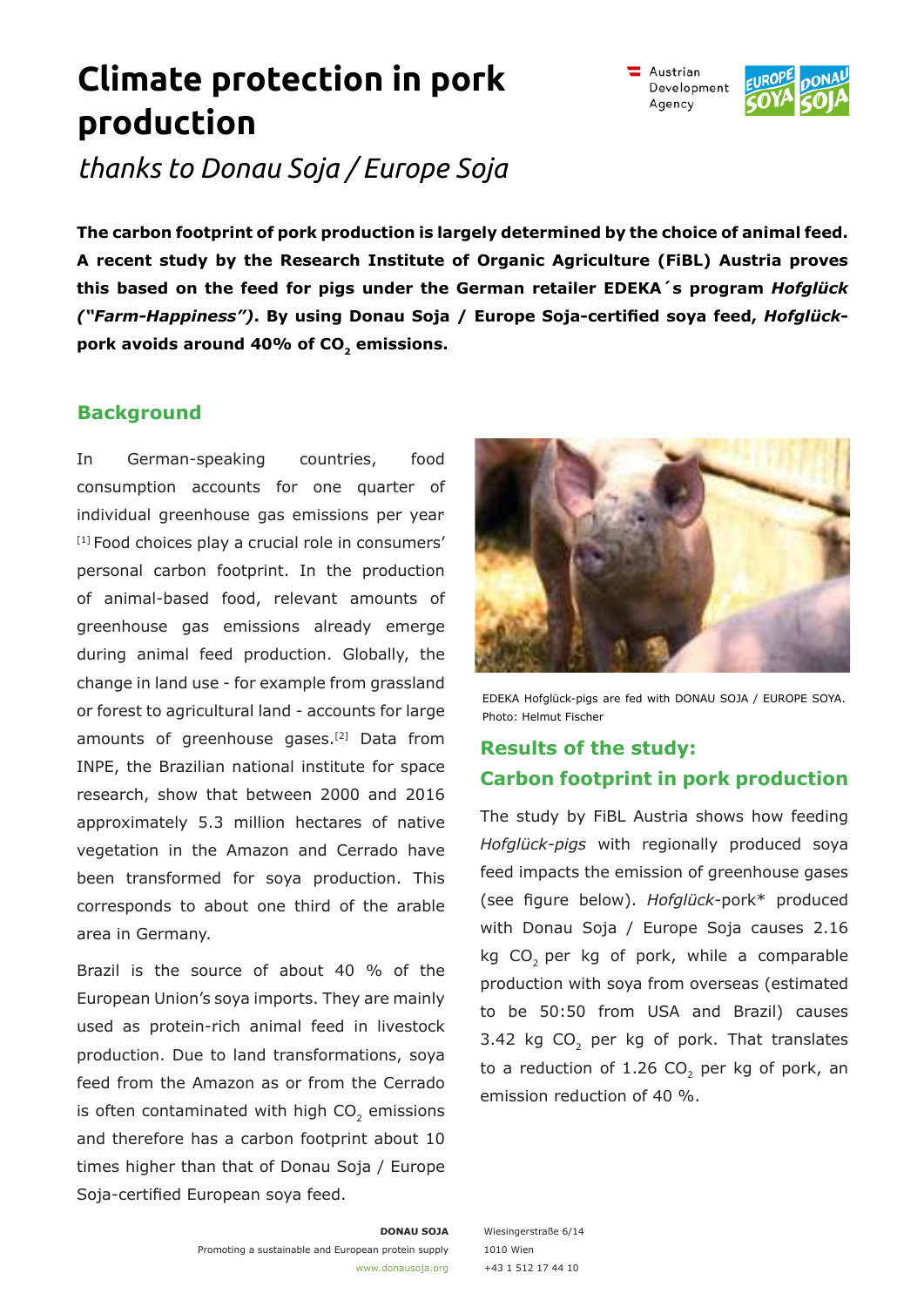The study illustrates the significant contribution of protein feed to the carbon footprint of pork production. Land use change at the level of soya production is a key factor for emissions: Soyabeans in the *Hofglück-*feed mix cause 0.320 kg CO<sub>2</sub> per kg of beans, while the same amount of soya beans from overseas (USA, Brazil) cause 4.225 kg CO<sub>2</sub>.

A further climate benefit of using regionally produced soya lies in transport emissions. The share of emissions from ships, trains or trucks



Figure: Global warming potential of 1 kg pork\* - comparison of feed with Donau Soja / Europe Soja versus soya from overseas (50:50 from USA and Brazil). Soya meal is a very common soya feed. In addition to cereals and grain maize, the feed mix also contains other protein-rich components. On average these are: soya meal (10 %), rapeseed meal  $(1.4\%)$ , faba beans  $(1.1\%)$ , peas + soya cake  $(1\%)$ .

\*Pork refers to 1 kg of live weight pig. Further processing steps after the pig farm are not considered.

## **Why the feed of EDEKA´s Hofglückpigs is something special**

The European Union is heavily dependent on soya imports. In 2018 these amounted to almost 40 million tonnes, mainly from overseas. About 12 million hectares are needed to meet this demand. According to the Sustainable Trade Initiative (IDH), only 19% of the EU's soya consumption come from certified deforestation-free production. In Germany 3.6 million tons of soya are consumed annually, of which 22% come from certified deforestationfree production.

The German food retailer EDEKA is a pioneer and relies on regional and deforestation-free animal feed. A large proportion of the feed components in EDEKA´s *Hofglück-*pig feed comes from the farmers´ own production or from regional producers. As well, the critical soya meal comes from regional European production: Since 2019 *Hofglück-*pigs are fed primarily European Donau Soja / Europe Soja -certified feed as protein feed. In individual cases the pig farmers even produce their own soya feed.

Wiesingerstraße 6/14 1010 Wien +43 1 512 17 44 10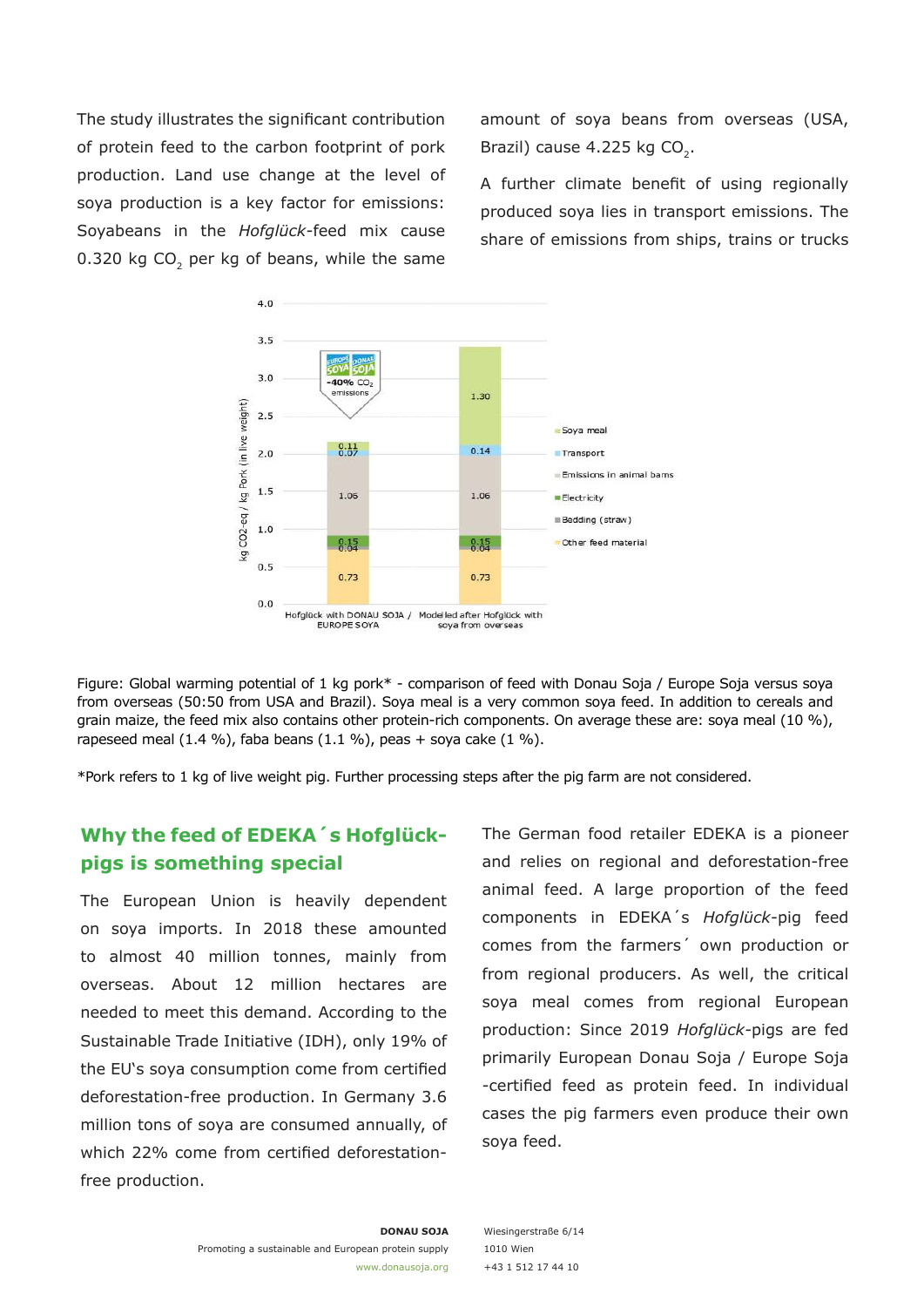

Soya field in the vicinity of Vienna Photo: Mirjam Lichtenberger, Donau Soja

The quality labels DONAU SOJA / EUROPE SOYA guarantee non-GM, sustainably produced soya of European origin. DONAU SOJA / EUROPE SOYA-certified supply chains protect valuable ecosystems: Soya is only cultivated on land that was dedicated for agricultural use not later than 1 January 2008. By relying on DONAU SOJA / EUROPE SOYA, EDEKA actively contributes to the preservation of forests and other valuable ecosystems and thus to climate protection.



The quality labels EUROPE SOYA / DONAU SOJA stand for qualityand origin-controlled soya feed

### **About the study**

In March 2020, DONAU SOJA commissioned the Research Institute of Organic Agriculture (FiBL) Austria to investigate how using DONAU SOJA / EUROPE SOYA-certified soya products impacts the carbon footprint of food and feed products. Hofglück-pork (in live weight at farmgate) is one of the investigated products. Carbon footprint data on the level of soybean production are an essential part of the study and were collected by Footprint-consult e.U. DONAU SOJA thanks the Hofglückfarmers and suppliers, the soya processing companies Oleificio San Giorgio and Cereal Docks (both IT), BAG Güssing (AT) and the partaking soybean producers for their support in data collection.

### **About the EDEKA Hofglück-program**

The *Hofglück* brand stands for premium quality meat. It is marked with two of two possible stars of the animal welfare label "Für Mehr Tierschutz" ("For more animal protection") of the German Animal Welfare Association. In addition, *Hofglück*-products received the highest level 4 of the certification "Haltungsform" ("form of livestock farming"). The animals do not receive genetically modified feed and are kept in the region. The suppliers are from the southwest of Germany. *Website:* www.suedwestfleisch.de/html/content/hofglueck1413.html

Wiesingerstraße 6/14 1010 Wien +43 1 512 17 44 10